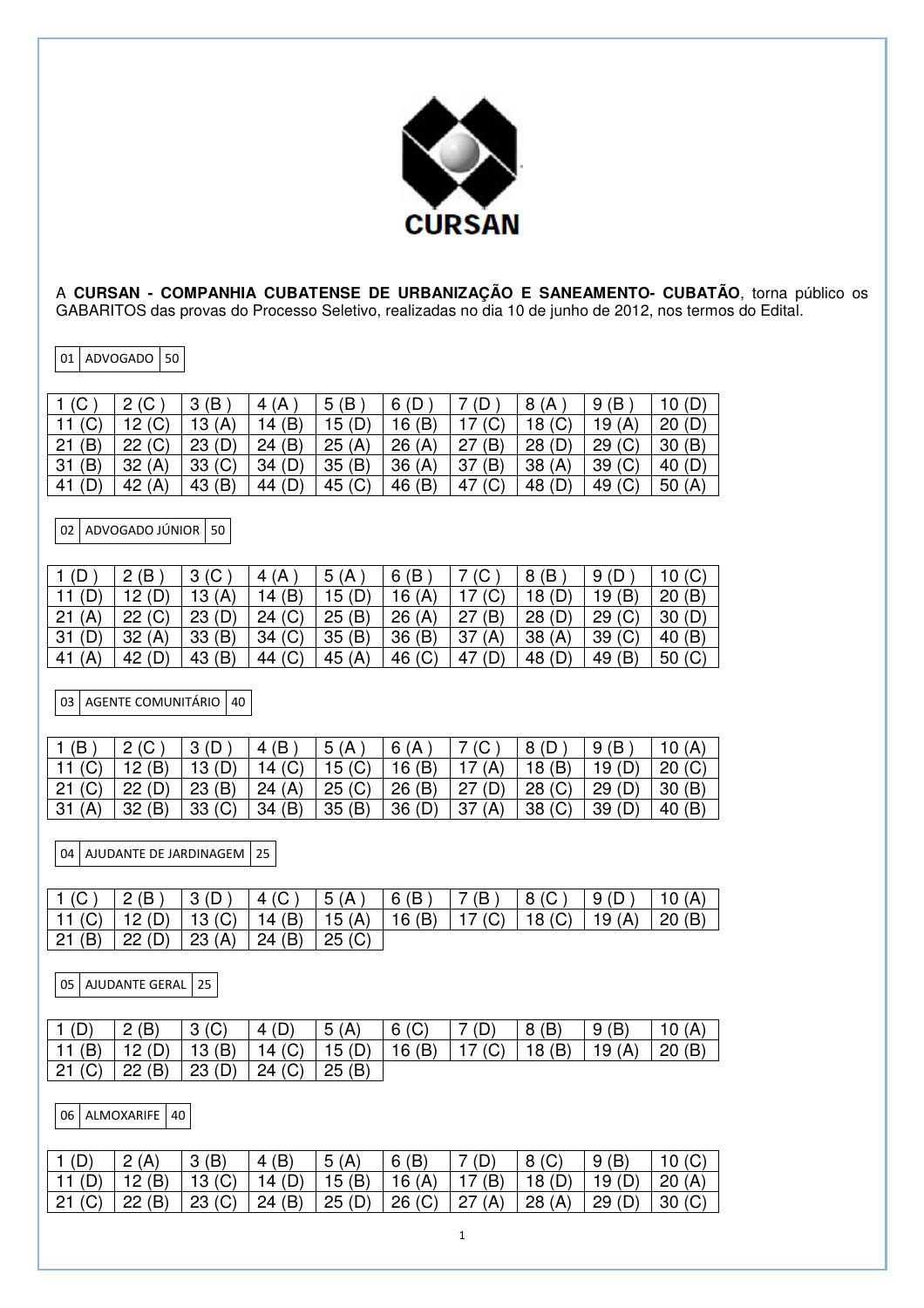## $\boxed{31 (D) \mid 32 (B) \mid 33 (B) \mid 34 (C) \mid 35 (D) \mid 36 (B) \mid 37 (C) \mid 38 (A) \mid 39 (D) \mid 40 (D)}$

07 APONTADOR 40

|           | 2(B)          | 3              | 4(D)  | $5($ C)         | 6(A)  | (B)        | 8(D)              | (B)<br>9      | 10 $(A)$      |
|-----------|---------------|----------------|-------|-----------------|-------|------------|-------------------|---------------|---------------|
| 11 $(A)$  | 12 (C)        | 13 $(C)$       | 14(B) | $15(D)$ 16 (A)  |       | 17(B)      | (D)<br>18         | 19 $(C)$      | 20(B)         |
| (B)<br>21 | $\mid$ 22 (A) | $23(A)$ 24 (C) |       | 25 (D)   26 (B) |       | 127(D)     | 28(D)             | $\mid$ 29 (C) | $\mid$ 30 (D) |
| 31(A)     | 32 (C)        | 33(A)          | 34(B) | 35 (C)          | 36(B) | (D)<br>-37 | 38 <sub>(C)</sub> | 39(A)         | 40(B)         |

08 ARQUITETO 50

| ίB,      | 2(D)                   | (C)<br>3          | (D)<br>4  | 5<br>(A)  | 6(A)      | (C)       | 8(D)      | 9 B      | 10(G)     |
|----------|------------------------|-------------------|-----------|-----------|-----------|-----------|-----------|----------|-----------|
|          | (B)<br>12 <sub>1</sub> | (B)<br>13         | (C)<br>14 | 5<br>(B   | 16(D)     | (D)       | 18        | 19<br>1Δ | 20(B)     |
| 21       | (B)<br>22              | 23 <sub>(C)</sub> | (A)<br>24 | (B)<br>25 | 26(G)     | (A)<br>27 | 28(A)     | 29       | (B)<br>30 |
| 31<br>(A | 32 <sub>(C)</sub>      | (B)<br>33         | (C)<br>34 | (C)<br>35 | 36(A)     | (C)<br>37 | ΈB)<br>38 | 39       | 40(B)     |
| 41       | (C)<br>42              | 43<br>(A)         | 44 (C)    | 45        | (C)<br>46 | (B)<br>47 | 48<br>(A) | 49(A)    | 50(B)     |
|          |                        |                   |           |           |           |           |           |          |           |

09 ARQUIVISTA 40

|          |        | $3($ C $)$ | (B)<br>4       | 5<br>(A) |          |          |                | (A)      |        |
|----------|--------|------------|----------------|----------|----------|----------|----------------|----------|--------|
|          |        | 13(D)      | 14 $(D)$       | 15 (B)   | 16 $(C)$ | (B)      | 18 $(C)$       | 19 $(C)$ | 20(G)  |
| 21(B)    | 22(D)  | 23(A)      | 124 (C)        | 25(D)    | 26(B)    | 27(A)    | $\vert$ 28 (D) | '29(B)   | 30(B)  |
| 31 $(A)$ | 32 (C) | 33 (A)     | $\vert$ 34 (D) | 35(D)    | 36(B)    | 37 $(A)$ | 38 (C)         | 39(D)    | 40 (B) |

 $\vert$  10 ASSISTENTE SOCIAL 50

| (B)       | 2(A)      | 3 <sub>(C)</sub> | (C)               | (B<br>5  | 6(D)     | $\sim$<br>◡ | 8(A)   | (D)<br>9  | 10(B)     |
|-----------|-----------|------------------|-------------------|----------|----------|-------------|--------|-----------|-----------|
| 11 $(C)$  | 12(D)     | 13(B)            | 14 $(A)$          | 15(G)    | $16($ C) |             | 18(D)  | 19 $(A)$  | 20 (C)    |
| 21        | 22(B)     | 23(B)            | 24(A)             | 25 (C)   | 26(D)    | (B)<br>27   | 28(A)  | (B)<br>29 | 30(G)     |
| 31<br>(A) | 32(B)     | 33(B)            | 34 <sub>(C)</sub> | 35(B)    | 36(D)    | (C)<br>37   | 38(A)  | 39<br>(B) | 40 (C)    |
| 41 $(C)$  | (B)<br>42 | 43(D)            | 44 $(A)$          | 45 $(C)$ | 46 (C)   | (B)<br>47   | 48 (A) | (B)<br>49 | (D)<br>50 |

11 ASSISTENTE TÉCNICO 40

| 1 $($ $)$       |        | $\cdot$ (B)<br>3  |                          | $5($ C)      | 6 (A)         | (B)           |        | 9<br>(A)            |        |
|-----------------|--------|-------------------|--------------------------|--------------|---------------|---------------|--------|---------------------|--------|
| $\vert$ 11 (C)  | 12 (B) | 13 <sub>(C)</sub> | 14 <sub>(C)</sub>        | 15 $(A)$     | $\mid$ 16 (C) | (A)           | 18(B)  | 19 (D)              | 20(G)  |
| $\overline{21}$ | 22(D)  | 23 (C)            | 24 (B)   25 (C)   26 (C) |              |               | (A)<br> 27    | '28(B) | $\overline{29}$ (D) | 30(A)  |
| 31              | 132(B) | 33 (C)            | 34(D)                    | 35(D)  36(A) |               | $\mid$ 37 (C) | 38 (A) | 39(D)               | 40 (B) |

12 AUXILIAR DE ALMOXARIFADO 40

| (B)  | 2(C)<br>- | ാ      | (B)<br>4 | 5(D)   | 6(D)     |           | $8($ C   |           |       |
|------|-----------|--------|----------|--------|----------|-----------|----------|-----------|-------|
|      |           | 13()   | 14 $(B)$ | 15 (D) | 16 $(B)$ | 17 $(C)$  | 18 $(A)$ | 19 (B)    |       |
| l 21 | 22(A)     | 23 (C) | 24(A)    | 25 (C) | 26 (B)   | (D)<br>27 | 28 (C)   | 29(A)     | 30(B) |
| l 31 | 32 (C)    | 33(D)  | 34 (B)   | 35(B)  | 36(A)    | (B)<br>37 | 38       | (B)<br>39 | 40    |

13 AUXILIAR DE ESCRITÓRIO 40

|    |       | ັ         | (B)       | 5        |        |            | 8(B)   | 9         |        |
|----|-------|-----------|-----------|----------|--------|------------|--------|-----------|--------|
|    | 12    | 13(B)     | (D)<br>14 | 15 $(C)$ | 16 (B) | (A)        | (A)    | 19        | 20(G)  |
| 21 | 22(A) | 23 (C)    | 24(D)     | l 25 (D) | 26(B)  | (A)<br>27  | 28 (C) | 29(B)     | 30(D)  |
| 31 | 32    | (B)<br>33 | 34 $(B)$  | 35 (C)   | 36(D)  | (A)<br>-37 | 38 (D) | (B)<br>39 | 40 (C) |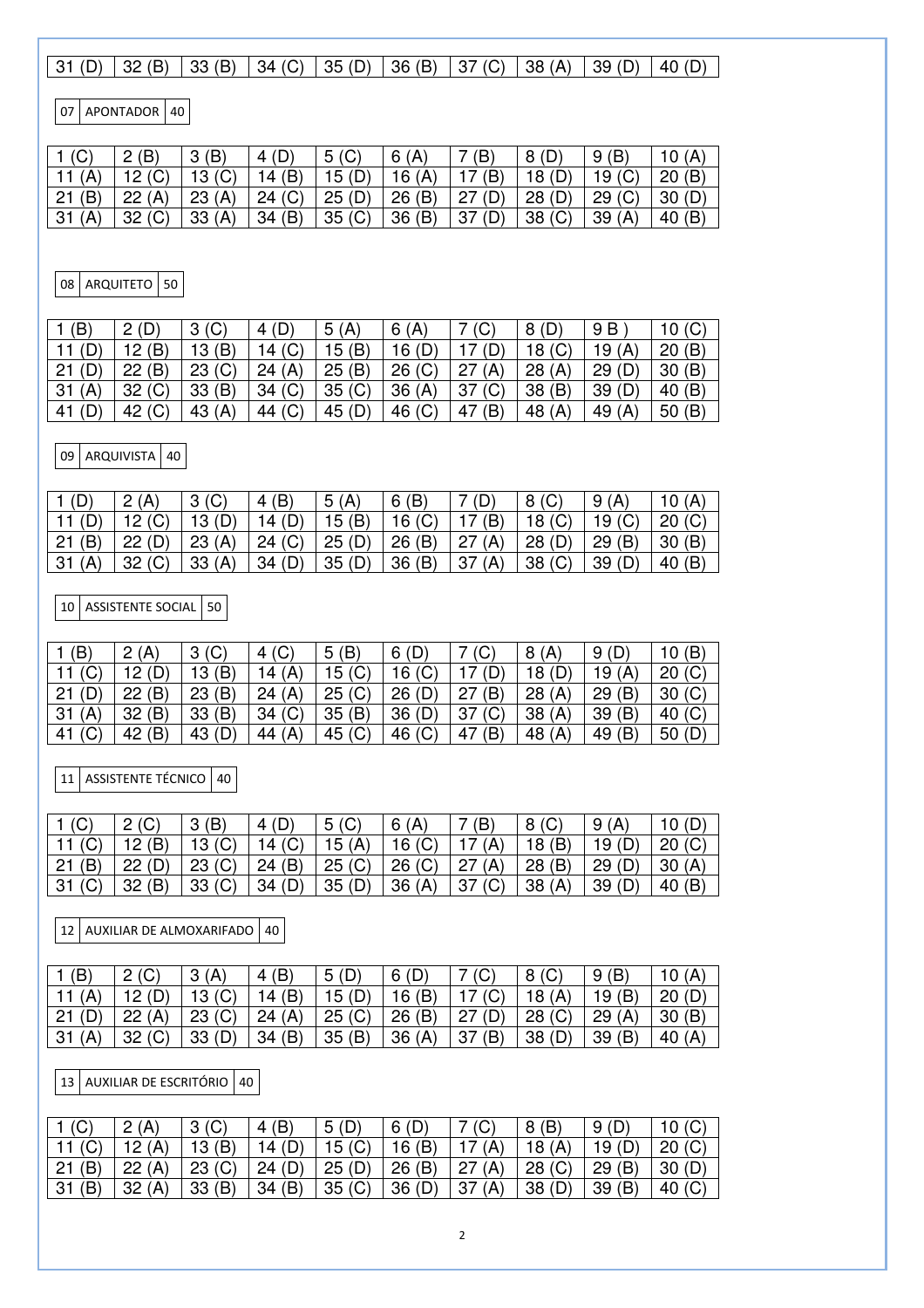14 AUXILIAR DE SERVIÇOS GERAIS 25

| 1(B) | 2(C)<br>$\sim$ 1                                                                        | $\overline{3}$ (D) | $\vert$ 4 (D) | 5(B) | 6(D) | $\mid$ 7 (A) | 8 (C) | $\mid$ 9 (A) |  |
|------|-----------------------------------------------------------------------------------------|--------------------|---------------|------|------|--------------|-------|--------------|--|
|      | 11 (D)   12 (C)   13 (C)   14 (D)   15 (B)   16 (C)   17 (C)   18 (D)   19 (D)   20 (C) |                    |               |      |      |              |       |              |  |
|      | $21(A)$ $22(B)$ $23(C)$ $24(D)$ $25(B)$                                                 |                    |               |      |      |              |       |              |  |

15 AUXILIAR TÉCNICO 40

|          | 2(A)    | 3(B)  |        | $5($ C $)$     | 6(B)           | (C)    | 8 (C)          |          | 10 $(D)$ |
|----------|---------|-------|--------|----------------|----------------|--------|----------------|----------|----------|
| 11 $(A)$ |         | 13(B) | 14 (A) | $\vert$ 15 (C) | 16 (D)         | (B)    | 18(B)          | 19 $(D)$ | 20(A)    |
| 21(A)    | 122 (C) | 23(B) | 124(D) | 125(D)         | 26(A)          | 27(B)  | $\perp$ 28 (C) | 29 (C)   | 30(B)    |
| 31(A)    | 32 (C)  | 33(D) | 34(B)  | $-35(A)$       | $\vert$ 36 (B) | 137(D) | 38(D)          | 39(A)    | 40 (C)   |

16 CONTADOR 50

| (B)       | (D)<br>റ  | (D)<br>2  | (A)<br>4  | (B)<br>5  | $6($ C    | $\mathbf{B}$ | 8(D)      | (C)<br>9  | 10(B)    |
|-----------|-----------|-----------|-----------|-----------|-----------|--------------|-----------|-----------|----------|
| 11 $(A)$  | 12(D)     | 13(D)     | (C)<br>14 | 5<br>(B)  | 16(D)     | (C)          | (B)<br>18 | 19        | 20(A)    |
| (A)<br>21 | (C)<br>22 | (D)<br>23 | (C)<br>24 | 25<br>(B) | (D)<br>26 | (B)<br>27    | (B)<br>28 | (A)<br>29 | 30(G)    |
| 31<br>(A) | (D)<br>32 | (C)<br>33 | (B)<br>34 | 35<br>(A) | 36(G)     | (C)<br>37    | (A)<br>38 | (B)<br>39 | 40 $(C)$ |
| 41        | 42        | (B)<br>43 | (A)<br>44 | (B)<br>45 | (A)<br>46 | (C)<br>47    | (A)<br>48 | 49        | 50 (C)   |

17 COORDENADOR DE COMPRAS E LICITAÇÃO 40

|        |            |        | 4(B)                              | 5<br>(A)        | 6(B)              |               |        |          |       |
|--------|------------|--------|-----------------------------------|-----------------|-------------------|---------------|--------|----------|-------|
|        | 12 (B)     | 13(B)  | 14 $(C)$                          | 15 (A)   16 (C) |                   | (D)           | 18 (B) | 19 $(C)$ | 20(A) |
| 21 (C) | $'$ 22 (D) |        | 23 (A)   24 (A)   25 (C)   26 (B) |                 |                   | $\mid$ 27 (C) | 28(D)  | $-29(B)$ | 30(A) |
| 31(D)  | $-32(A)$   | 33 (C) | 34 (C)                            | 35(D)           | 36 <sub>(C)</sub> | 137(B)        | 38(B)  | 139(A)   | 40 (C |

18 COPEIRA 25

| $\vert$ 1 (B) |                                                                       | 3(D) | 4 $(A)$ | 5()            | $6($ C) | 7(A) | $\vert 8$ (B) | 9(D)            | 10(B) |
|---------------|-----------------------------------------------------------------------|------|---------|----------------|---------|------|---------------|-----------------|-------|
|               | 11 (A)   12 (D)   13 (D)   14 (C)   15 (A)   16 (C)   17 (D)   18 (B) |      |         |                |         |      |               | 19 (B)   20 (A) |       |
|               | 21 (D)   22 (C)   23 (D)   24 (B)                                     |      |         | $\vert$ 25 (B) |         |      |               |                 |       |

19 DESENHISTA TÉCNICO 40

| $\vert$ 1 (D)   | 2(B)   | 3(D)   | 4(A)     | 5(B)            | $6($ C)           | (B)    | 8 <sub>(C)</sub> | $9($ C | 10 $(A)$ |
|-----------------|--------|--------|----------|-----------------|-------------------|--------|------------------|--------|----------|
| $11$ ( $\Gamma$ | 12 (D) | 13(B)  | 14 $(A)$ | $\vert$ 15 (C)  | 16 $(D)$          | (A)    | 18(D)            | 19(B)  | 20(D)    |
| 21 (C)          | 22(A)  | 23 (B) | 124(B)   | 25 (C)   26 (D) |                   | 27 (C) | 28(A)            | 29(B)  | 30(A)    |
| 31/             | 32(B)  | 33(D)  | $-34(B)$ | 35(A)           | 36 <sub>(C)</sub> | 37 (D) | 38(A)            | 39(B)  | 40(D)    |

20 ENCARREGADO DE OBRAS 40

|    | (B)      | ີ<br>ັ            | 4(G)     | 5(B)         | $6($ C |            | 8(A)      |          |        |
|----|----------|-------------------|----------|--------------|--------|------------|-----------|----------|--------|
|    | 12 $(C)$ | 13 $(D)$          | 14 $(D)$ | 15 $(A)$     | 16()   | (D)        | 18(B)     | 19 $(A)$ | 20(D)  |
| 21 | 22(D)    | $23(A)$ 24 (D)    |          | 25(B)  26(C) |        | (A)<br>-27 | 28(G)     | 29 (C)   | 30(B)  |
| 31 | 32(D)    | 33 <sub>(C)</sub> | 34 (D)   | 135(D)       | 36(B)  | (A)<br>37  | $-38$ (C) | 39       | 40 (B) |

21 ENCARREGADO DE PODA E JARDINAGEM 25

| $\vdash$ 1 (B) | $\mid$ 2 (A) | 3(0) | 4(D)  5(C)                                                                              | 6(B) | $\mid$ 7 (D) | 8 (C) | 9(A) | 10 $(C)$ |
|----------------|--------------|------|-----------------------------------------------------------------------------------------|------|--------------|-------|------|----------|
|                |              |      | 11 (B)   12 (B)   13 (B)   14 (D)   15 (D)   16 (C)   17 (D)   18 (A)   19 (B)   20 (C) |      |              |       |      |          |
|                |              |      | 21 (B)   22 (D)   23 (C)   24 (A)   25 (C)                                              |      |              |       |      |          |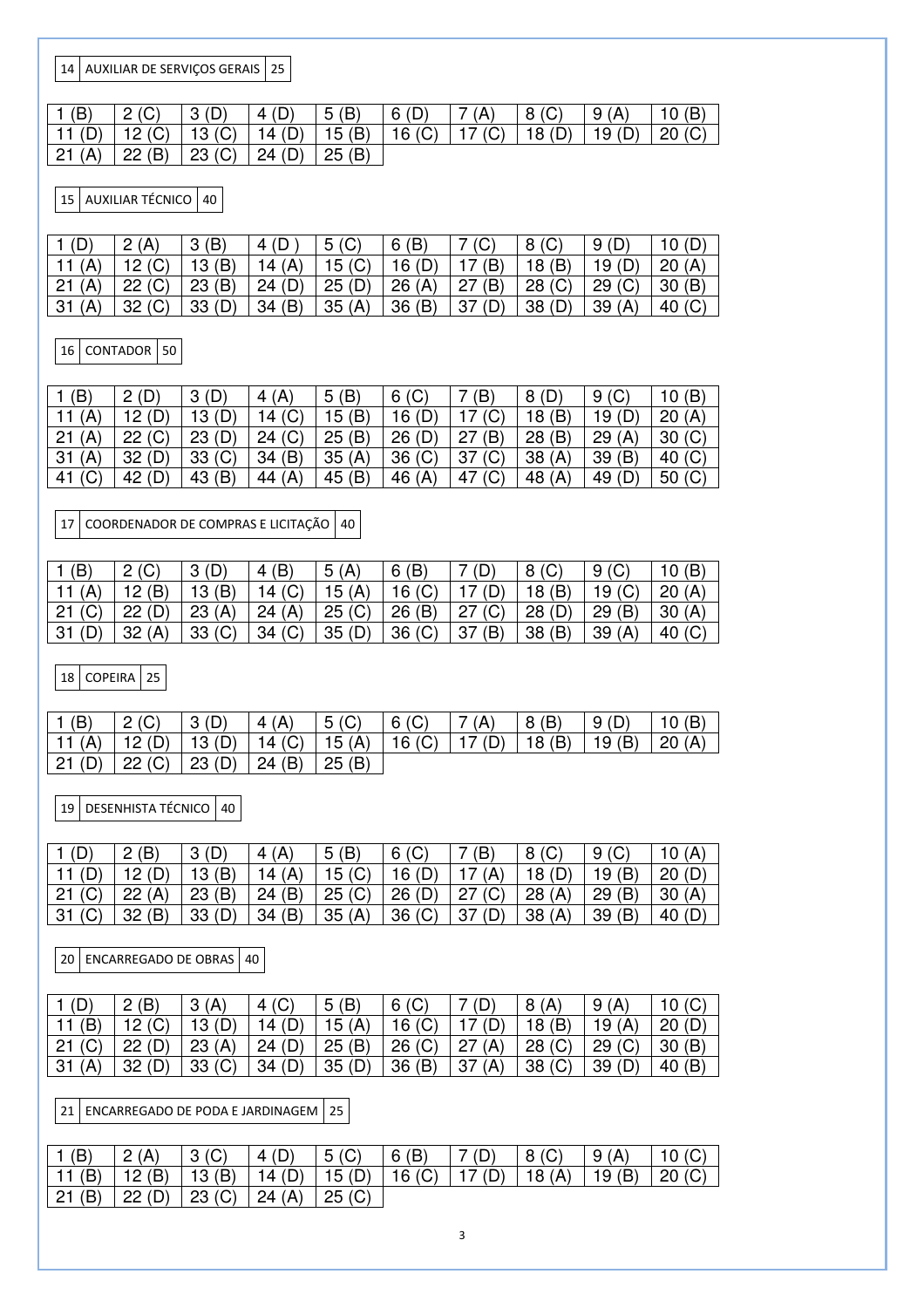22 ENCARREGADO DE TRANSPORTES 40

|          | $\Omega$  | (B)<br>ີ | 4 (D)              | $5($ C) | $6($ C)           | (A)       | 8(B)            | $9($ C $)$ | 10(B) |
|----------|-----------|----------|--------------------|---------|-------------------|-----------|-----------------|------------|-------|
| 11 $(A)$ | 12(D)     | 13(B)    | 14 $(C)$           | 15(D)   | 16 $(A)$          | 17 $(C)$  | 18 (B)          | 19         | 20(A) |
| 21(D)    | 22(A)     | 23(B)    | $\overline{24(D)}$ | 25 (D)  | 26 (C)            | (B)<br>27 | 28(B)           | 29(A)      | 30(C) |
| 31 (D    | (A)<br>32 | 33 (C)   | 34(A)              | 35(D)   | 36 <sub>(C)</sub> | (B)<br>37 | 38 <sub>1</sub> | (C)<br>39  | 40(B) |

23 ENGENHEIRO AGRÔNOMO 50

| 1(G)      | 2(C)                   | (B)<br>3  | (D)<br>4  | (C)<br>5 | $\mathsf{A}$<br>6 ( | (C)       | 8(D)      | 9<br>(A)  | 10(B)     |
|-----------|------------------------|-----------|-----------|----------|---------------------|-----------|-----------|-----------|-----------|
| (B)       | (C)<br>12 <sub>1</sub> | 13(D)     | (D)<br>14 | 5(B)     | 16(A)               | (C)       | 18(B)     | 19        | 20(G)     |
| (A)<br>21 | (A)<br>22              | (C)<br>23 | 24(D)     | 25(G)    | 26(A)               | (C)       | (B)<br>28 | 29        | 30(A)     |
| 31        | (D)<br>32              | (B)<br>33 | (D)<br>34 | 35(B)    | 36(G)               | (D)<br>37 | (C)<br>38 | (A)<br>39 | 40 $(C)$  |
| 41 (A     | 42                     | 43 $(B)$  | 44 $(A)$  | 45 (B)   | 46 (C)              | (A<br>47  | 48        | 49        | (B)<br>50 |
|           |                        |           |           |          |                     |           |           |           |           |

24 ENGENHEIRO CIVIL 50

| 1(D)      | 2(A)      | (B)<br>3          | (C)<br>4 | $\mathbf{B}$<br>5 | $6($ C)  | (C        | 8(B)                   | (B)<br>9  | 10 $(A)$ |
|-----------|-----------|-------------------|----------|-------------------|----------|-----------|------------------------|-----------|----------|
| 11<br>U   |           | 13(B)             | 14 $(A)$ | 5(B)              | $16($ C) | (C)       | 18 (D)                 | (B)<br>19 | 20(B)    |
| (A)<br>21 | 22 (C)    | 23(B)             | 24(D)    | 25(D)             | 26(B)    | (B)<br>27 | 28(A)                  | 29        | 30(D)    |
| (A)<br>31 | (B)<br>32 | 33 <sub>(C)</sub> | 34(A)    | 35(G)             | 36(D)    | (B)<br>37 | (B)<br>38              | 39<br>(B) | 40 $(C)$ |
| (A)<br>41 | 42<br>(D) | (B)<br>43         | 44 (D)   | 45 $(C)$          | 46 (D)   | (C)<br>47 | (A)<br>48 <sup>7</sup> | 49 (C)    | 50(D)    |

 $\sqrt{25}$  ENGENHEIRO DE SEGURANÇA DO TRABALHO  $\sqrt{50}$ 

| Έ         | 2(0)<br>ΙV<br>▃ | (A)<br>o.<br>ت      | 4                      | $\mathbf{B}$<br>5 | 6<br>A)   | ◡         | 8 <sup>(C)</sup> | 9         | 10(A)    |
|-----------|-----------------|---------------------|------------------------|-------------------|-----------|-----------|------------------|-----------|----------|
|           |                 | (B)<br>13           | 14                     | 15 (C)            | $16($ C)  | (A)       | 18               | 19(C)     | 20(A)    |
| 21        | (B)<br>22       | (A)<br>23           | 24(A)                  | 25(A)             | 26 (C)    | (B)<br>27 | 28               | 29        | 30(B)    |
| (B)<br>31 | 32(D)           | (B)<br>33           | (C)<br>34 <sub>1</sub> | 35<br>(B)         | 36(A)     | (D)<br>37 | 38(A)            | 39<br>(B) | 40 (D)   |
| 41        | 42              | $\sim$<br>43<br>ا ب | $\mathsf{A}$<br>44     | (B)<br>45         | (D)<br>46 | ΈB)<br>47 | (C)<br>48        | 49        | 50 $(A)$ |

26 ENGENHEIRO ELETRICISTA 50

| (B) | 2(D)                   | ຈ<br>(A) | (B)               | (D)<br>5 | $6($ C)           | (A)       | 8(B)   | (C)<br>9 | 10 $(C)$ |
|-----|------------------------|----------|-------------------|----------|-------------------|-----------|--------|----------|----------|
|     | (B)<br>12 <sub>1</sub> | 13(A)    | 14 <sub>(C)</sub> | 15 (D)   | 16 $(B)$          | (B)       | 18(B)  | 19 $(A)$ | 20(G)    |
| 21  | (B)<br>22              | 23 (C)   | 24(D)             | 25(D)    | 26(B)             | 27<br>(A) | 28(D)  | 29(A)    | 30(B)    |
| 31  | 32(B)                  | 33(A)    | (D)<br>34         | 35(A)    | 36 <sub>(C)</sub> | (C)<br>37 | 38(A)  | 39(B)    | 40 (C)   |
| 41  | 42                     | 43(A)    | Έ)<br>44          | 45(D)    | 46 (C)            | (B)<br>47 | 48 (A) | 49 (C)   | 50(D)    |

27 JARDINEIRO 25

| $\vert$ 1 (C)   | $\vert 2(D) \vert$                                                    | 3(B)           | $\vert$ 4 (C) | $\vert 5(B) \vert$ | 6(A) | 7(B) | $\vert 8(G) \vert$ | $\mid$ 9 (C)    | 10(B) |
|-----------------|-----------------------------------------------------------------------|----------------|---------------|--------------------|------|------|--------------------|-----------------|-------|
|                 | 11 (A)   12 (B)   13 (C)   14 (C)   15 (D)   16 (D)   17 (A)   18 (B) |                |               |                    |      |      |                    | 19 (D)   20 (C) |       |
| 21 (C)   22 (D) |                                                                       | 23 (C)  24 (B) |               | $\vert$ 25 (A)     |      |      |                    |                 |       |

28 MARCENEIRO 25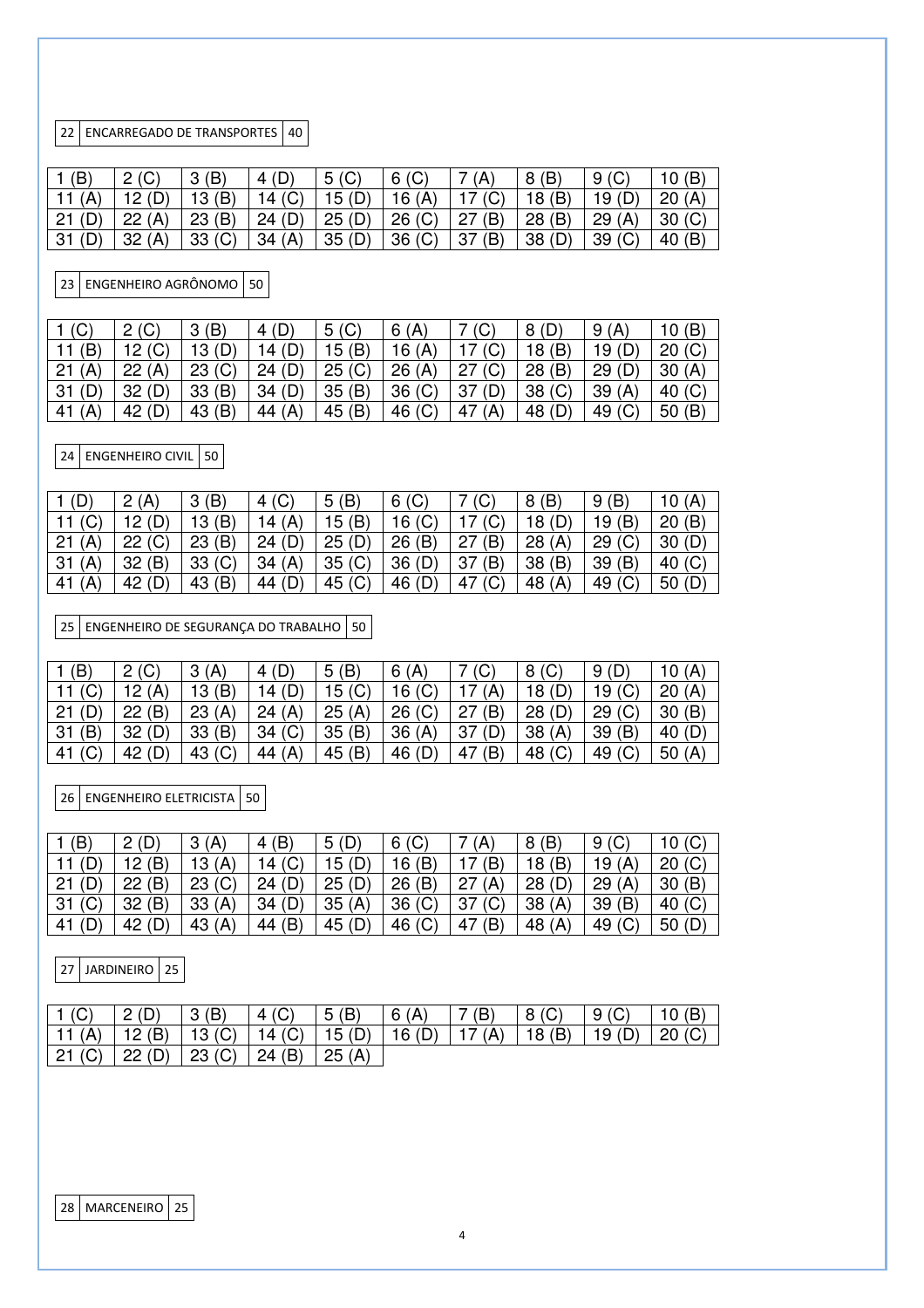| 1 (B)   2 (A)   3 (C)   4 (B)   5 (D)   6 (D)   7 (A)   8 (B)   9 (C)   10 (B)          |  |                                            |  |  |  |
|-----------------------------------------------------------------------------------------|--|--------------------------------------------|--|--|--|
| 11 (D)   12 (B)   13 (A)   14 (C)   15 (B)   16 (D)   17 (A)   18 (B)   19 (B)   20 (D) |  |                                            |  |  |  |
|                                                                                         |  | 21 (A)   22 (C)   23 (C)   24 (D)   25 (B) |  |  |  |

29 MARTELETEIRO 25

| 1(B) | $\vert 2 \vert$ (B)                                                                     | $\mid$ 3 (A) | $\vert$ 4 (C) | 5() | 6(D) | $\mid$ 7 (C) 8 (A) | $\mid$ 9 (B) | $\mid$ 10 (D) |
|------|-----------------------------------------------------------------------------------------|--------------|---------------|-----|------|--------------------|--------------|---------------|
|      | 11 (C)   12 (A)   13 (C)   14 (B)   15 (C)   16 (D)   17 (D)   18 (C)   19 (B)   20 (C) |              |               |     |      |                    |              |               |
|      | $21$ (D) $22$ (D) $23$ (A) $24$ (B) $25$ (A)                                            |              |               |     |      |                    |              |               |

30 MECÂNICO DE MÁQUINAS E EQUIPAMENTOS LEVES 25

| 1(B)           |                                                              | $3($ C) | 4(B)                     | 5(A) | 6(D) | $\mid$ 7 (C) | $\overline{8}$ (D) | $\mid$ 9 (A)   | 10(G)    |
|----------------|--------------------------------------------------------------|---------|--------------------------|------|------|--------------|--------------------|----------------|----------|
|                | 11 (D)   12 (B)   13 (C)   14 (D)   15 (A)   16 (C)   17 (B) |         |                          |      |      |              | $\vert$ 18 (B)     | $\vert$ 19 (D) | 20 $(C)$ |
| $21(A)$ 22 (B) |                                                              |         | 23 (D)   24 (B)   25 (C) |      |      |              |                    |                |          |

31 MÉDICO DO TRABALHO 50

| 1(C)      | 2(C)     | (B)<br>3          | (D)<br>4  | 5<br>(A) | $6($ C)           | (A`       | 8(B)   | (B)<br>9  | 10(D)    |
|-----------|----------|-------------------|-----------|----------|-------------------|-----------|--------|-----------|----------|
| 11 $(C)$  | 12(B)    | 13(D)             | 14 $(A)$  | 15(B)    | $16($ C)          | (B)       | 18(D)  | 19(B)     | 20(A)    |
| (A)<br>21 | 22(D)    | $\cdot$ (B)<br>23 | 24 (C)    | 25(B)    | 26(B)             | (B)<br>27 | 28(D)  | 29<br>(A) | 30(G)    |
| (A)<br>31 | 32(D)    | (B)<br>33         | (C)<br>34 | 35(A)    | 36 <sub>(C)</sub> | (D)<br>37 | 38     | 39<br>(B  | 40 $(A)$ |
| 41        | 42 $(A)$ | (B)<br>43         | (D)<br>44 | 45 $(B)$ | 46 (C)            | (D)<br>47 | 48 (A) | 49        | 50(B)    |

32 MOTORISTA 40

| 1(B)      | $\Omega$ $\Omega$ |             | (D)<br>4 | $5($ C)  | 6 $(A)$  | (B)        | 8(D)              | 9         | 10(G)    |
|-----------|-------------------|-------------|----------|----------|----------|------------|-------------------|-----------|----------|
|           |                   | 13 $(A)$    | 14 $(D)$ | 15 $(B)$ | 16 $(A)$ | (D)        | 18 <sub>(C)</sub> | (B)<br>19 | 20(D)    |
| (A,<br>21 | 22(B)             | 23 (D)      | 24(B)    | 25 (A)   | 26 (C)   | (B)<br>27  | 28(D)             | (D)<br>29 | 30 (C)   |
| -31       | 32(A)             | $33($ C $)$ | 34(D)    | 35(A)    | 36 (C)   | (B)<br>-37 | (D)<br>38         | (C)<br>39 | 40 $(C)$ |

33 MOTORISTA OPERADOR DE MUNKI 40

|        |          | $3($ C $)$ | (A)<br>4       | $5($ C) | $6($ C)  | (B)        | 8(D)              | (A)      |          |
|--------|----------|------------|----------------|---------|----------|------------|-------------------|----------|----------|
|        | 12 $(A)$ | 13 (D)     | 14 $(D)$       | 15(B)   | 16 $(A)$ | 17 $(D)$   | 18 <sub>(C)</sub> | 19 $(A)$ | 20(B)    |
| 21 (D) | 22(B)    | 23(B)      | $\perp$ 24 (C) | 25(A)   | 26(A)    | (C)<br>27  | 28(D)             | 29(B)    | 30 (C)   |
| 31     | 32 (D)   | 33(B)      | 34 $(A)$       | 35(D)   | 36(A)    | (C)<br> 37 | 38 (B)            | 39 (D)   | 40 $(A)$ |

34 MOTORISTA OPERADOR DE MUNKI COM CAMINHÃO CESTO ELEVATÓRIO 40

|           |          | 3(A)   | 4 (C)         | (B)<br>5       | 6(D)     | (A)       | 8 <sub>(C)</sub>  | (B)<br>9  | 10(G)  |
|-----------|----------|--------|---------------|----------------|----------|-----------|-------------------|-----------|--------|
|           | 12 $(A)$ | 13(D)  | 14 $(A)$      | 15(B)          | 16 $(B)$ | (D)       | 18 <sub>(C)</sub> | 19(A)     | 20(D)  |
| (B)<br>21 | 22 (C)   | 23(A)  | $\mid$ 24 (D) | 125 (C)        | 26(B)    | 27 (C)    | 28(A)             | 29(D)     | 30(A)  |
| 31        | 32(D)    | 33 (C) | 34(A)         | $\vert$ 35 (C) | 36(B)    | (B)<br>37 | 38 (D)            | (C)<br>39 | 40 (A) |
|           |          |        |               |                |          |           |                   |           |        |

35 MOTORISTA OPERADOR DE MUNKI COM GARRA FLORESTAL 40

|          | 2(A)                                                                  | 3(D) | 4 <sub>(C)</sub> | 5(A) | 16(B) |                                                              | $\overline{8}$ (D) | 9(C) |               |
|----------|-----------------------------------------------------------------------|------|------------------|------|-------|--------------------------------------------------------------|--------------------|------|---------------|
| l 11 (A) | 12 (A)   13 (B)   14 (D)   15 (B)   16 (C)   17 (A)   18 (D)   19 (C) |      |                  |      |       |                                                              |                    |      | $\mid$ 20 (C) |
| 21(A)    | $\vert$ 22 (B)                                                        |      |                  |      |       | 23 (D)   24 (B)   25 (A)   26 (D)   27 (C)   28 (B)   29 (D) |                    |      | 130(A)        |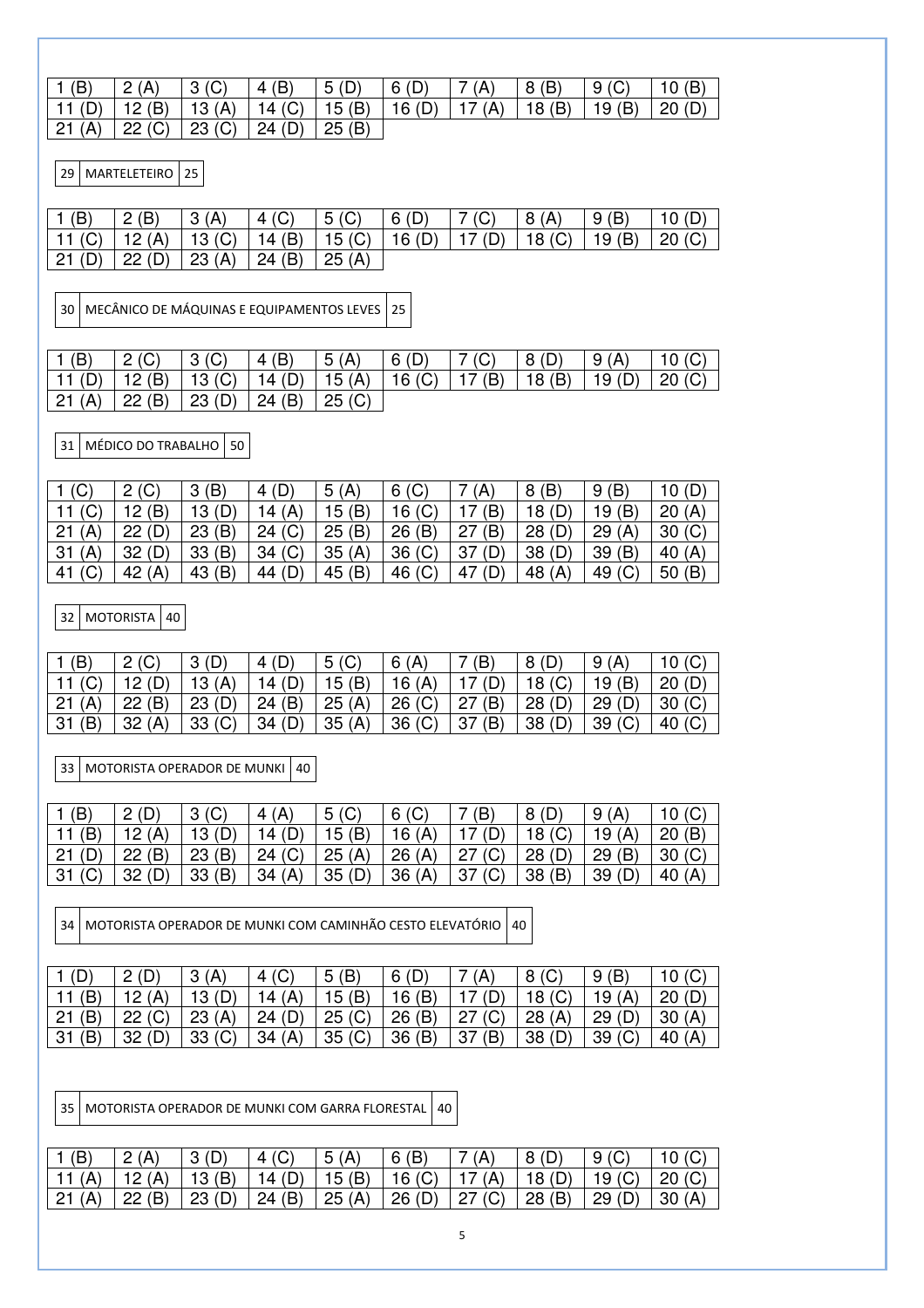| (B)<br>31                     | 32(D)                                 | 33(A)                      | 34(B)                     | 35(G)                  | 36(D)         | 37 <sub>(C)</sub>     | 38(D)            | 39(B)            | 40 $(C)$          |
|-------------------------------|---------------------------------------|----------------------------|---------------------------|------------------------|---------------|-----------------------|------------------|------------------|-------------------|
| 36 I                          | OFICIAL ARMADOR   25                  |                            |                           |                        |               |                       |                  |                  |                   |
| (D)<br>1<br>11 $(C)$<br>21(D) | 2 <sub>(C)</sub><br>12 $(A)$<br>22(A) | 3(D)<br>13(G)<br>23(G)     | 4(A)<br>14 $(C)$<br>24(D) | 5(A)<br>15(D)<br>25(G) | 6(A)<br>16(B) | 7<br>(C)<br>17(B)     | 8(B)<br>18(G)    | 9(B)<br>19 $(A)$ | 10 $(D)$<br>20(B) |
| 37                            | OFICIAL CALCETEIRO                    | 25                         |                           |                        |               |                       |                  |                  |                   |
| (C)<br>L                      | 2(D)                                  | 3(D)                       | 4 <sup>(C)</sup>          | 5(B)                   | 6(A)          | (D)<br>7              | 8 <sub>(C)</sub> | 9(B)             | 10 $(C)$          |
| 11 $(A)$<br>(D)<br>21         | 12 $(D)$<br>22 (C)                    | 13 <sub>(C)</sub><br>23(B) | 14 $(C)$<br>24 (C)        | 15(B)<br>25(B)         | 16 $(A)$      | 17 $(A)$              | 18(G)            | 19(B)            | 20(G)             |
| 38                            | OFICIAL CARPINTEIRO                   | 25                         |                           |                        |               |                       |                  |                  |                   |
| (D)                           | 2(A)                                  | 3(A)                       | 4(B)                      | $5($ C)                | 6(B)<br>16(B) | 7<br>(D)              | 8 <sub>(C)</sub> | 9(D)             | 10 $(A)$          |
| 11 $(C)$<br>(C)<br>21         | 12 $(B)$<br>22(A)                     | 13(D)<br>23(A)             | 14 $(D)$<br>24 (C)        | 15 $(A)$<br>25(D)      |               | 17<br>(B)             | 18(G)            | 19 $(D)$         | 20(B)             |
| 39                            | OFICIAL ELETRICISTA                   | 25                         |                           |                        |               |                       |                  |                  |                   |
| (C)<br>1                      | 2(B)                                  | 3(D)                       | 4(C)                      | 5(A)                   | 6(B)          | $\overline{7}$<br>(B) | 8(D)             | 9(A)             | 10 $(C)$          |
| 11 $(A)$<br>21<br>(A)         | 12 $(D)$<br>22 (C)                    | 13()<br>23(D)              | 14 $(D)$<br>24(D)         | 15 $(A)$<br>25(G)      | 16(B)         | 17(D)                 | 18(G)            | 19(B)            | 20(A)             |
| 40                            | <b>OFICIAL ENCANADOR</b>              | 25                         |                           |                        |               |                       |                  |                  |                   |
| (D)<br>1.                     | 2(A)                                  | 3(B)                       | 4(C)                      | 5(B)                   | 6(D)          | $\overline{7}$<br>(D) | 8(A)             | 9(D)             | 10 $(C)$          |
| 11 $(D)$<br>21 (C)            | 12(B)<br>22(D)                        | 13(D)<br>23(B)             | 14 $(C)$<br>24 (C)        | 15 $(A)$<br>25(A)      | 16(D)         | 17 $(A)$              | 18(B)            | 19(B)            | 20(A)             |
| 41                            | <b>OFICIAL PEDREIRO</b>               | 25                         |                           |                        |               |                       |                  |                  |                   |
| (B)<br>1                      | 2(B)                                  | 3 <sup>(C)</sup>           | 4 $(D)$                   | 5(A)                   | 6(A)          | (C)<br>7              | 8(D)             | 9(B)             | 10 $(B)$          |
| 11 $(C)$<br>21<br>(D)         | 12 $(D)$<br>22 (C)                    | 13(A)<br>23(A)             | 14 $(C)$<br>24(D)         | 15 $(A)$<br>25(B)      | 16(D)         | 17(B)                 | 18(G)            | 19 $(A)$         | 20(D)             |
|                               |                                       |                            |                           |                        |               |                       |                  |                  |                   |
| 42                            | OFICIAL PINTOR                        | 25                         |                           |                        |               |                       |                  |                  |                   |
| (B)<br>1                      | 2 <sub>(C)</sub>                      | 3(A)                       | 4 $(A)$                   | $5($ C)                | 6(D)          | 7<br>(B)              | 8(A)             | $9($ C           | 10 $(C)$          |
| 11 (B)<br>(B)<br>21           | 12 $(A)$<br>22 (C)                    | 13 $(A)$<br>23(D)          | 14 $(C)$<br>24(A)         | 15(D)<br>25<br>(C)     | 16 $(B)$      | 17 $(A)$              | 18(G)            | 19 $(D)$         | 20(D)             |
| 43                            | OFICIAL SOLDADOR                      | 25                         |                           |                        |               |                       |                  |                  |                   |
| (C)<br>1                      | 2(D)                                  | 3(B)                       | 4 (C)                     | 5(D)                   | 6(A)          | (B)<br>7              | 8 <sub>(C)</sub> | $9($ C           | 10 $(B)$          |
| 11 $(A)$                      | 12 $(B)$                              | 13(D)                      | 14<br>(C)                 | 15(D)                  | 16 $(D)$      | 17(B)                 | 18(A)            | 19(D)            | 20(A)             |
| 21<br>(C)                     | 22 (C)                                | 23(B)                      | (B)<br>24                 | 25(G)                  |               |                       |                  |                  |                   |
| 44                            | OPERADOR DE MÁQUINAS   25             |                            |                           |                        |               |                       |                  |                  |                   |
| 1 <sub>(C)</sub>              | 2(D)                                  | 3(A)                       | 4(B)                      | 5(D)                   | $6($ C)       | (D)<br>7              | 8 <sub>(C)</sub> | 9(A)             | 10 $(C)$          |
|                               |                                       |                            |                           |                        |               | 6                     |                  |                  |                   |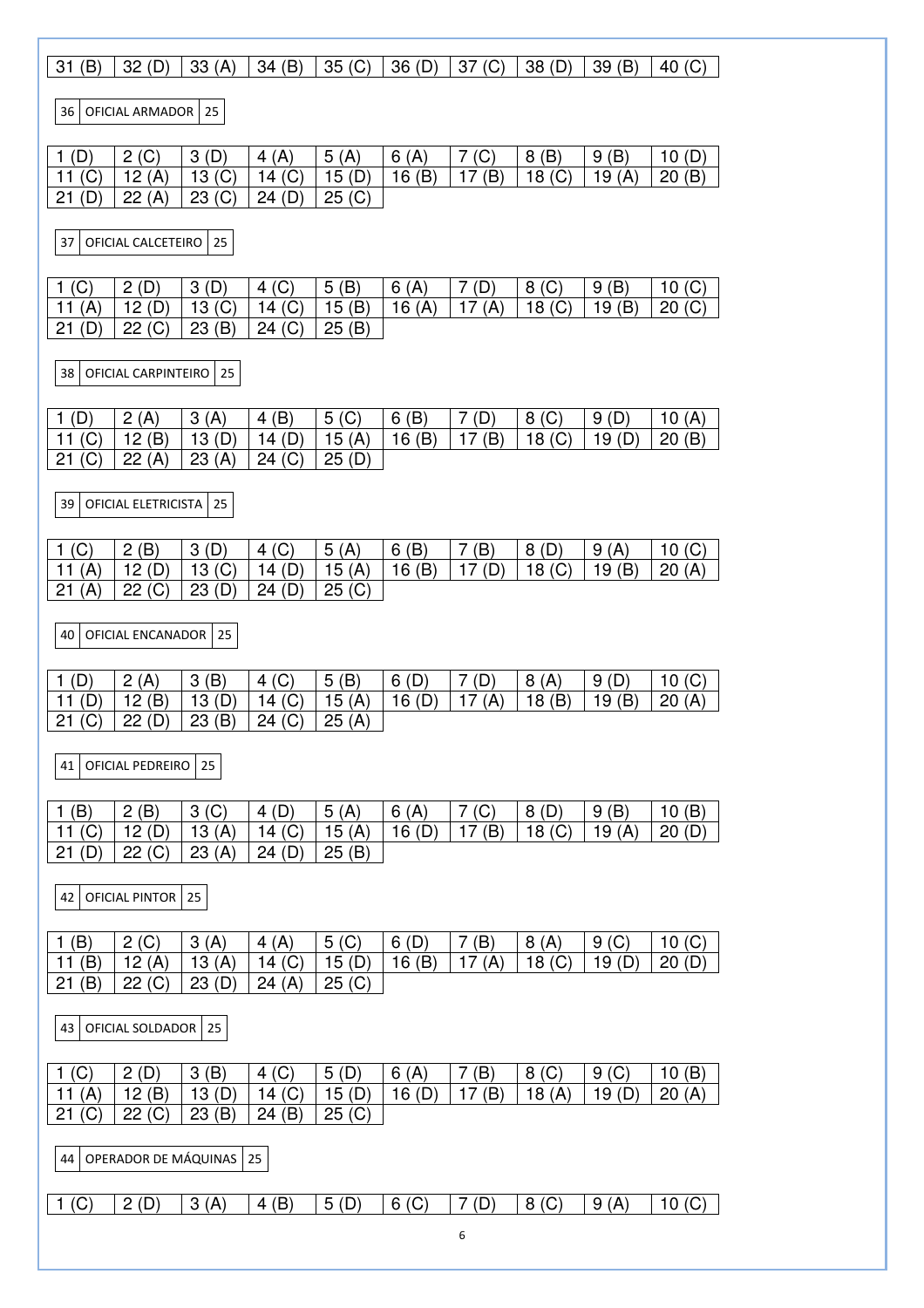## 11 (B) 12 (D) 13 (C) 14 (A) 15 (C) 16 (C) 17 (D) 18 (C) 19 (B) 20 (A) 21 (C) 22 (D) 23 (C) 24 (C) 25 (B)

45 OPERADOR DE MOTOSERRA 25

| $1(D)$ 2 (C) |                                                                                         | $\vert 3 \vert (B) \vert 4 \vert (B) \vert 5 \vert (B) \vert 6 \vert (C) \vert 7 \vert (A) \vert 8 \vert (A) \vert 9 \vert (C) \vert 10 \vert (D)$ |  |  |  |
|--------------|-----------------------------------------------------------------------------------------|----------------------------------------------------------------------------------------------------------------------------------------------------|--|--|--|
|              | 11 (C)   12 (B)   13 (A)   14 (D)   15 (C)   16 (B)   17 (D)   18 (C)   19 (A)   20 (C) |                                                                                                                                                    |  |  |  |
|              | 21 (C)   22 (B)   23 (D)   24 (C)   25 (A)                                              |                                                                                                                                                    |  |  |  |

46 OPERADOR DE ROÇADEIRA 25

| 1(C)            | $\vert 2(D) \vert$                                                                      | $\vert 3 \vert$ (B) | $\vert$ 4 (A)       | $\vert 5(A) \vert$ | 6(A) | 7(D)  8(C) | $\mid$ 9 (A) | 10(B) |
|-----------------|-----------------------------------------------------------------------------------------|---------------------|---------------------|--------------------|------|------------|--------------|-------|
|                 | 11 (D)   12 (C)   13 (C)   14 (A)   15 (C)   16 (D)   17 (A)   18 (B)   19 (C)   20 (D) |                     |                     |                    |      |            |              |       |
| $21 (C)$ 22 (A) |                                                                                         |                     | 23(B)  24(D)  25(D) |                    |      |            |              |       |

47 PORTEIRO 25

| 1(D) | $ 2(A)  3(B)  4(D)  5(C)  6(D)  7(A)  8(B)  9(B)$                                       |  |  |  | $\vert$ 10 (B) |
|------|-----------------------------------------------------------------------------------------|--|--|--|----------------|
|      | 11 (C)   12 (D)   13 (C)   14 (B)   15 (A)   16 (C)   17 (D)   18 (A)   19 (B)   20 (D) |  |  |  |                |
|      | 21 (D)   22 (A)   23 (C)   24 (A)   25 (D)                                              |  |  |  |                |

48 PSICÓLOGO 50

| 1 (D)     | 2(A)              | 3 <sup>(C)</sup>  | (B)<br>4 | $5($ C)           | 6(D)     |           | 8(B)              | 9      | 10(D)    |
|-----------|-------------------|-------------------|----------|-------------------|----------|-----------|-------------------|--------|----------|
| 11(B)     | 12 (C)            | 13(D)             | 14 $(A)$ | 15(B)             | 16(B)    | (A)       | 18(G)             | 19(B)  | 20 (C)   |
| 21        | 22(A)             | 23(B)             | 24(A)    | 25(D)             | 26 (C)   | (B)<br>27 | 28(A)             | 29(A)  | 30(B)    |
| -31       | 32(B)             | 33 <sub>(C)</sub> | 34(A)    | 35 <sub>(C)</sub> | 36(B)    | (C)<br>37 | 38 <sub>(C)</sub> | 39(D)  | 40 $(A)$ |
| (B)<br>41 | 42 <sub>(C)</sub> | 43 $(A)$          | 44 (D)   | 45 (B)            | 46 $(A)$ | (C)<br>47 | 48 (B)            | 49 (D) | 50(B)    |

49 RECEPCIONISTA 40

|       | 2(B)     | <b>2</b> (A) | 4(A)      | 5(D)     | $6($ C) |            | 8 (B)             | (A)      |        |
|-------|----------|--------------|-----------|----------|---------|------------|-------------------|----------|--------|
|       | 12 $(B)$ | 13(D)        | 14 $(B)$  | 15 $(C)$ | 16()    | (D)        | 18 (B)            | 19 $(A)$ | 20(A)  |
| 21    | 22(D)    | 23(B)        | $-24$ (C) | 25(A)    | 26(D)   | (B)<br>27  | $-28(B)$          | 29 (A)   | 30 (C) |
| 31(A) | 32(D)    | 33 (B)       | 34(D)     | 35(A)    | 36(B)   | (A)<br> 37 | 38 <sub>(C)</sub> | 39 (D)   | 40 (A  |

50 SECRETÁRIA 40

|         | 2(A)              | (A       | 4 (A)  | (B)<br>5 <sub>1</sub> |        | (C)       | 8 <sub>(C)</sub>  | 9<br>(A) |          |
|---------|-------------------|----------|--------|-----------------------|--------|-----------|-------------------|----------|----------|
|         | 12 $(C)$          | 13 $(C)$ | 14 (B) | 15 $(C)$              | 16(A)  | (A)       | 18 $(C)$          | 19 $(C)$ | 20(B)    |
| 21      | 22 (C)            | 23(D)    | 124(D) | $-25(A)$              | 26 (C) | (B)<br>27 | 28 (D)            | 29(A)    | 30(B)    |
| l 31 (E | 32 <sub>(C)</sub> | 33 (C)   | 34(A)  | 35(D)                 | 36(B)  | 37 (C)    | 38 <sub>(C)</sub> | 39(A)    | (A<br>40 |

51 TÉCNICO DE CONTABILIDADE 40

|        | 2(B)  | $3($ C $)$     | 4 (D)    | 5(A)   | $6($ C) | (D)     | 8 (C)  | 9(D)              | 10 $(C)$ |
|--------|-------|----------------|----------|--------|---------|---------|--------|-------------------|----------|
| (B)    | 12(B) | 13 $(A)$       | 14 $(C)$ | 15 (C) | 16(A)   | 17 (D)  | 18 (B) | 19 <sub>(C)</sub> | 20(D)    |
| 21(D)  | 22(A) | $\vert$ 23 (C) | 24(D)    | 25(B)  | 126(B)  | 127 (C) | 28(B)  | $-29(A)$          | 30(D)    |
| 31 (C) | 32(B) | 33(D)          | 34 $(D)$ | 35(B)  | 36(A)   | 37(B)   | 38 (C) | 39(B)             | 40 $(A)$ |